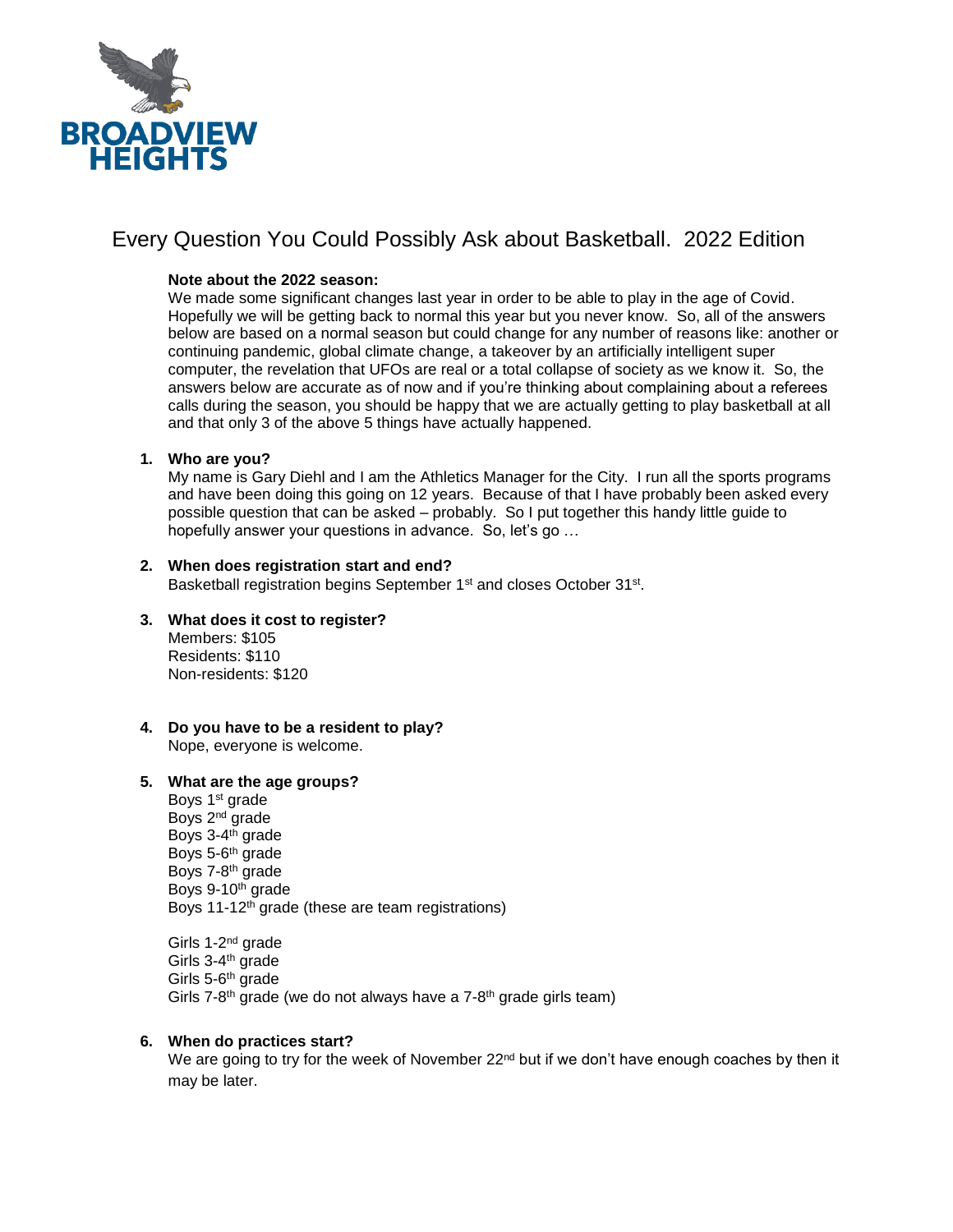

## **7. When and where are practices?**

Coaches pick their own practice times. There is a section on the registration form asking for conflicts you may have. We try to put you on a team that does not practice on your conflict days but that is not always possible. Practices are held at the Broadview Heights Rec Center.

## **8. When does the season start and end?**

The season will probably begin the weekend of January  $8<sup>th</sup>$ . The season ends the weekend of March 26th.

## **9. Do practices continue once the games start?**

Maybe, historically they have but last year we didn't because of Covid. So, we'll see. It will also depend on available space.

## **10. When and where are the games?**

Boys and Girls  $3<sup>rd</sup>$  through  $7<sup>th</sup>$  grade games take place Saturdays at the rec center with the younger ages starting at 9:00 AM and games running through 7:00 PM.

Boys 9<sup>th</sup> /10<sup>th</sup> grade leagues play Friday nights.

Boys 11<sup>th</sup> / 12<sup>th</sup> grade league plays Friday nights.

NOTE: There is a possibility some of the  $3<sup>rd</sup> / 4<sup>th</sup>$  grade games will be played on Sunday afternoon. We won't know until we get closer to the season.

Boys and Girls 1<sup>st</sup> and 2<sup>nd</sup> grade games take place at the Rec center Sundays from 12:30 PM to 6:30 PM

## **11. I want my child to play in a different league. How do I go about doing that?**

The ONLY reason, let me repeat, the ONLY reason you should be requesting to play in a different league is because of your child's skill (or lack thereof). Carpooling, convenience, to play with siblings, to play with neighborhood kids or to play for a particular coach are NOT valid reasons for a league change. If that is the case, you must fill out a league change form. An online version of that form is located here:

<https://broadview-heights.org/FormCenter/Parks-Recreation-4/League-Change-Form-57>

League changes are not guaranteed and players playing in the age appropriate league will get priority over kids asking to play in a different league.

NOTE: If you fill out a league change form requesting that your child me moved up because of his or her skill level, and conveniently that happens to be the same league as his or her sibling, or car pool pal, or neighbor, and it turns out that the player's skill level is NOT the same as the players in that league, that player will be moved back down to where they belong. It is not fair to the other players on the team to have to play with a player whos skill level is sub-par simply because it's convenient for the family.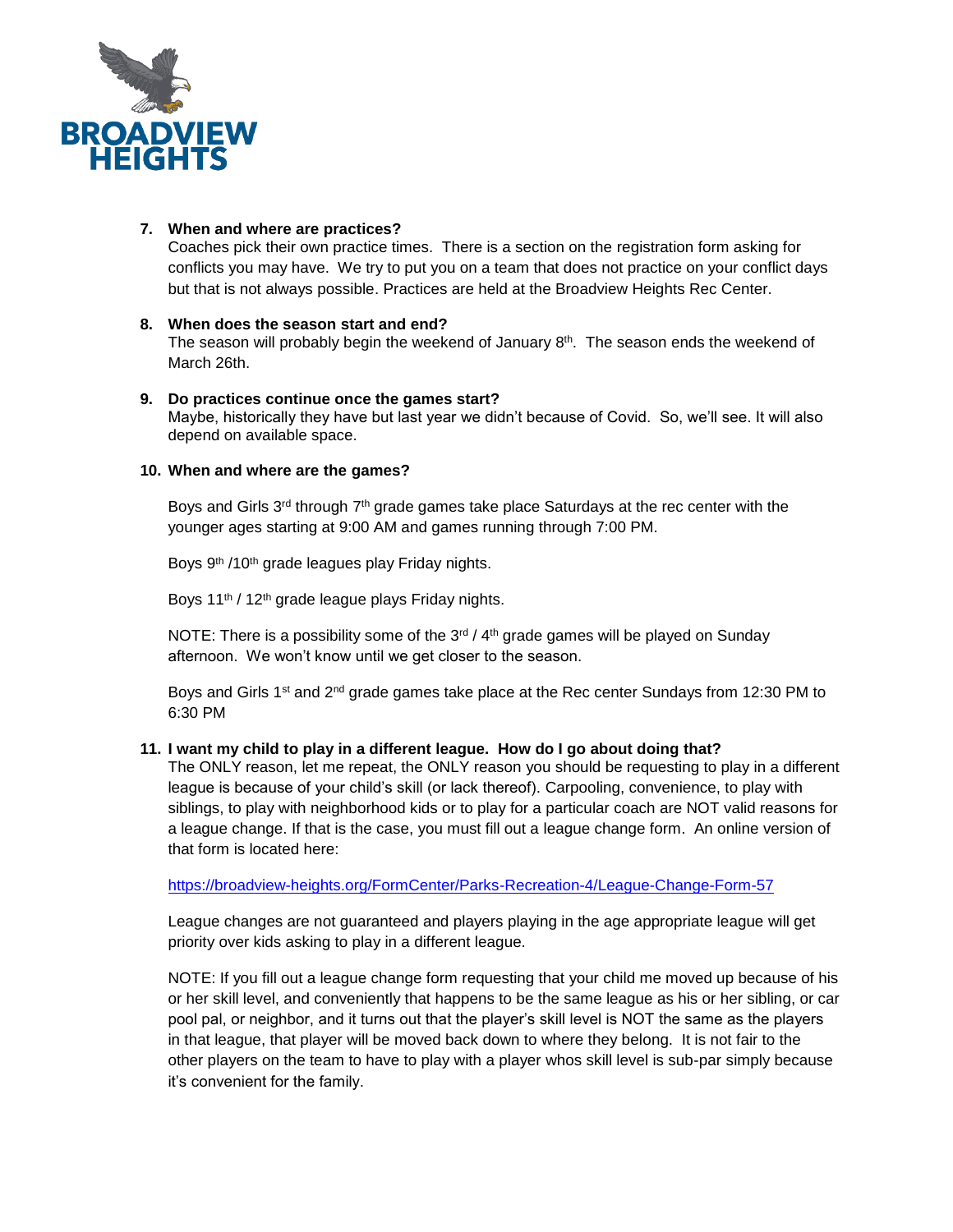

### **12. Oops! I forgot to register before the deadline. What do I do now?**

First, make sure you are on a wait list. You can register on the wait list online if you have ever registered for anything here before. If you have not, you have to call the rec center front desk to do so. 440-838-4522

Then, keep your fingers crossed that there are openings on teams after the registration ends. If there are, we can get you on. If not, you have to wait until someone drops out, breaks a leg, or moves out of town. It does happen.

It is also highly unlikely you will be able to request to play on a particular team if you register late. Take home message: Don't register late!

**13. My child is trying out for a school or travel team and we won't know if he made until after your registration deadline. What do we do?**

You need to register before the deadline to be guaranteed a spot of a rec team if he does not make the school or travel team. Notify us when you find out and we will issue a refund if he made the team.

**14. What is the maximum number of players on a team?** Double the number of players on a side.

Most teams will have 10. 1<sup>st</sup> and 2<sup>nd</sup> grade teams will have 8.

#### **15. When will I hear from a coach?**

Before Saturday November 20<sup>th</sup> I hope, maybe sooner. If we do not have enough coaches in the age group however, it may be later as I won't release rosters until I have all the coaches.

## **16. I have not heard from my coach yet and I am freaking out!**

Try not to freak out. It will be OK. If you haven't heard from your coach by November 22<sup>nd</sup> you can freak out and email me. [GDiehl@broadview-heights.org.](mailto:GDiehl@broadview-heights.org) Email is a lot quicker and easier than calling me by the way.

**17. I indicated that my child cannot practice on Monday, Tuesday or Wednesday and now I see she has practice on Wednesday. What's up with that?**

Although we do have a place on the registrations for practice conflicts, sometimes there is only so much we can do. We try to avoid conflicts but do not always have a team that practices on the most convenient day for a player, particularly when they have multiple days of the week that are conflicts. Sometimes there are conflicts that just can't be avoided.

#### **18. How long are games?**

Games start on the hour. Most games play 4 x 8 minute quarters.

1<sup>st</sup> and 2<sup>nd</sup> graders play 8 x 4 minute periods.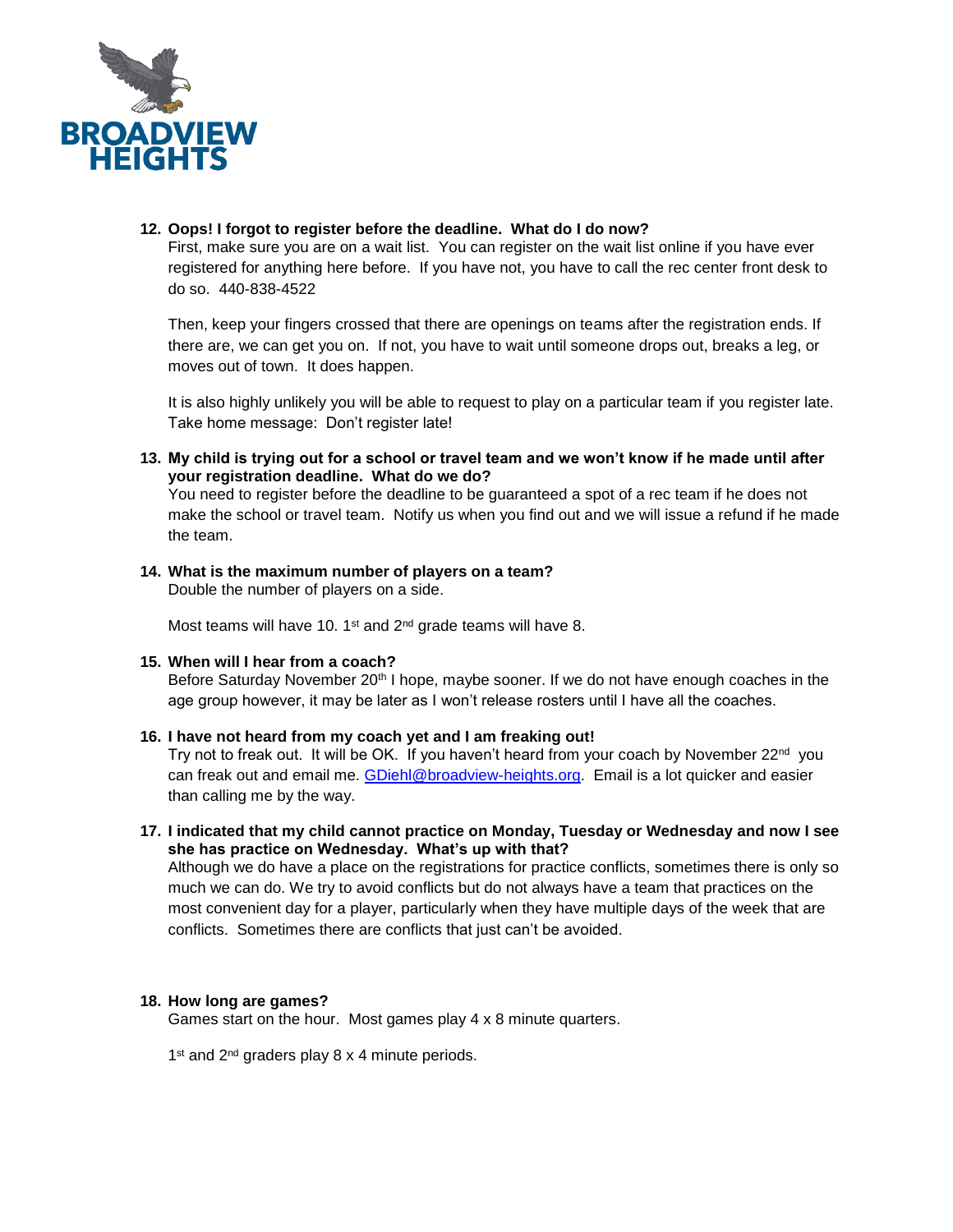

- **19. When will game schedules be available?** About mid-December
- **20. Where are the game schedules?**

I don't know, that is still up in the air.

NOTE: Game schedules are subject to change for a variety of reasons. Always check with your coach about your upcoming game.

#### **21. What does my child need for basketball?**

Just tennis/basketball shoes. If you spent a bunch at the orthodontist, maybe a mouth guard. If he/she wears glasses, a strap is a good idea.

#### **22. When will uniforms be ready?**

Usually a week or so before the season starts. Coaches will be told when uniforms are ready and will distribute them to their teams.

#### **23. What do I do if the uniform is the wrong size?**

Bring it to the rec center and they will swap it out for one that fits.

#### **24. When is picture day?**

Usually mid-January. Your pictures will take place before your games on that day. There is not a make-up day.

#### **25. What do I do if we are out of town that day?**

Contact the photographer and ask if there they have any other sessions nearby where you can go to get your individual pictures. If you are not there the day of your team pictures there is no way to reshoot them.

#### **What about earrings and jewelry?**

Almost certainly someone will show up week one with earrings. She (or I suppose he) cannot play with earrings. There is no way around it. They have to come out, even if they were just pierced.

No. you cannot put tape over them.

I have actually seen a kid's ear get ripped up because she was wearing earrings. It was gross.

#### **26. Do we get trophies/medals at the end of the season?**

Yes.  $1<sup>st</sup>$  and  $2<sup>nd</sup>$  graders get participation medals. Other leagues get season or tournament champ trophies. And don't go there about the "everyone gets participation medals" thing, because they didn't do that when you were a kid and kids these days are all a bunch of snowflakes because everyone is a winner. They're six years old! It isn't going to make or break them either way.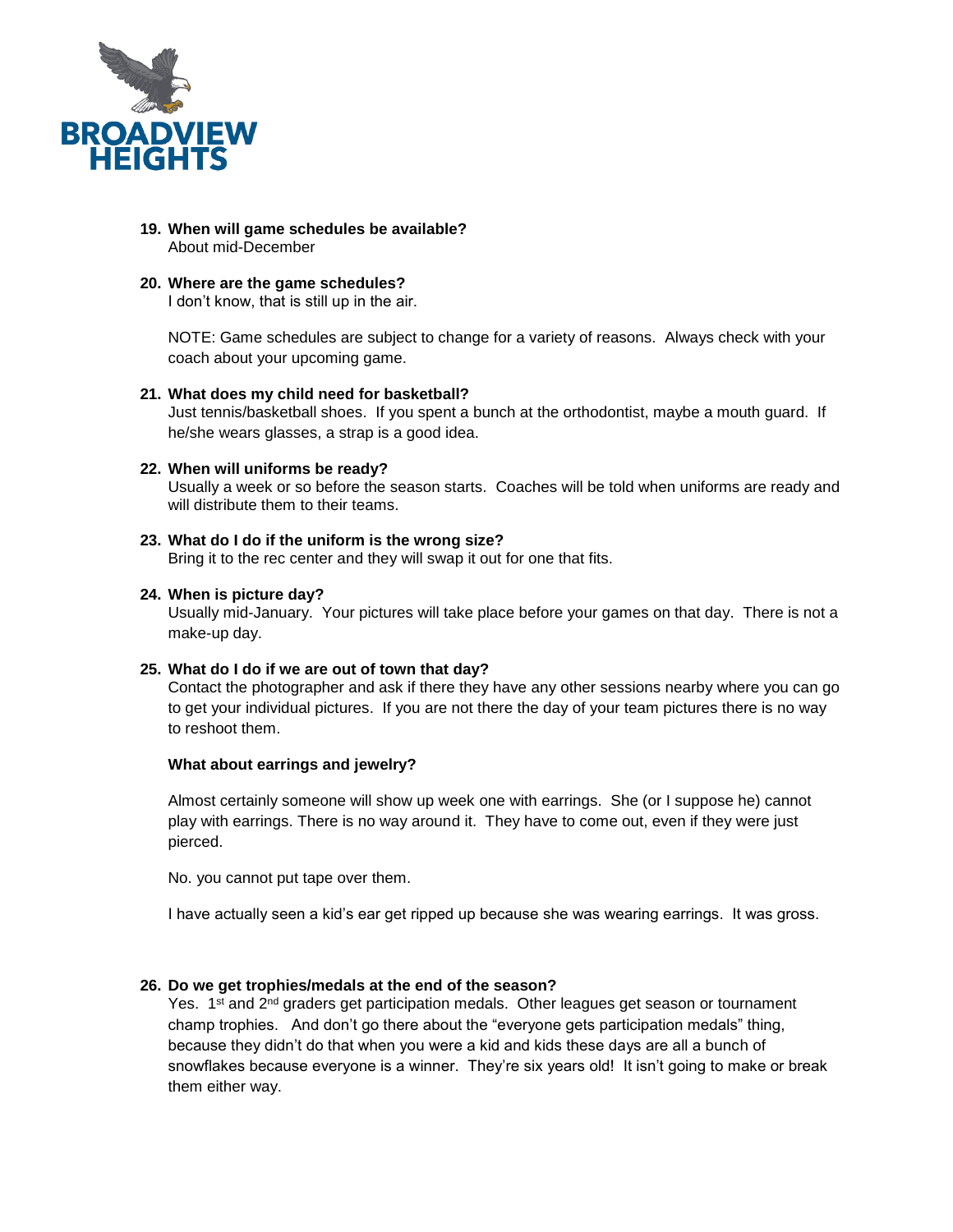

## **27. Do you ever cancel games because of the weather?**

Not usually but it does happen. If the city says to stay off the roads we will cancel but otherwise games are always on.

## **28. I want my child to play for a specific coach.**

Don't ask. Please don't ask. And coaches, don't send me a list of players that you want on your team. I know, I know, he's played for coach so and so for years and he will be devastated if he doesn't get him this year. Well, what if that coach isn't coaching this year? What if he moved away? You have no idea how many times I hear the word "devastated" in conjunction with a child's placement on a particular team. Really? "Devastated?"

## **29. OK then smart guy, how ARE teams made up?**

It's tough. You are not allowed to request to play for a coach and a coach cannot request players. But your child wants to play with his buddies, one of whom is the coach's child. So 9 kids all request the coach's child (thinking that I am so dumb I don't see what is going on here).

But the thing is, you also want all the teams to be even. But all your child's buddies are in the  $5<sup>th</sup>$ grade and the league is made up of  $5<sup>th</sup>$  and  $6<sup>th</sup>$  graders and there is an opposing team made up of all  $6<sup>th</sup>$  graders who all requested to play with that coach's kid. So you complain, "Hey that team is all sixth graders and ours is all fifth graders. Not fair!" But you all wanted to play together, so the math just doesn't work out.

Oh, and then a third of your team can't practice on Mondays and Wednesdays and another third of them can't practice on Tuesdays and Thursdays and the final third of your team can't practice after 6:00 PM on any night. AND, everyone must play on the same team with so and so because of ride sharing, even though you live on complete opposite sides of the city.

One year we tried to not allow any request. A mob of pitchfork and torch wielding angry youth sports parents then stormed the rec center demanding my head on a pike. So yea, it's tough. All I can say is we do the best we can and try to make everyone happy which I know is a fool's errand.

#### **30. The blue team is made up of all sixth graders and ours is all fifth graders, that's not fair!** See above

#### **31. That other team is stacked! It's not fair!**

There is a longer answer to that question located here:

<https://broadview-heights.org/DocumentCenter/View/6217/These-Teams-Are-Not-Fair>

#### **32. Why don't you do a skills evaluation before the season?**

We used to. It didn't work. Only about a  $5<sup>th</sup>$  of the kids showed up. Bear in mind we have over 600 kids in the program to evaluate. And they want to play with their friends.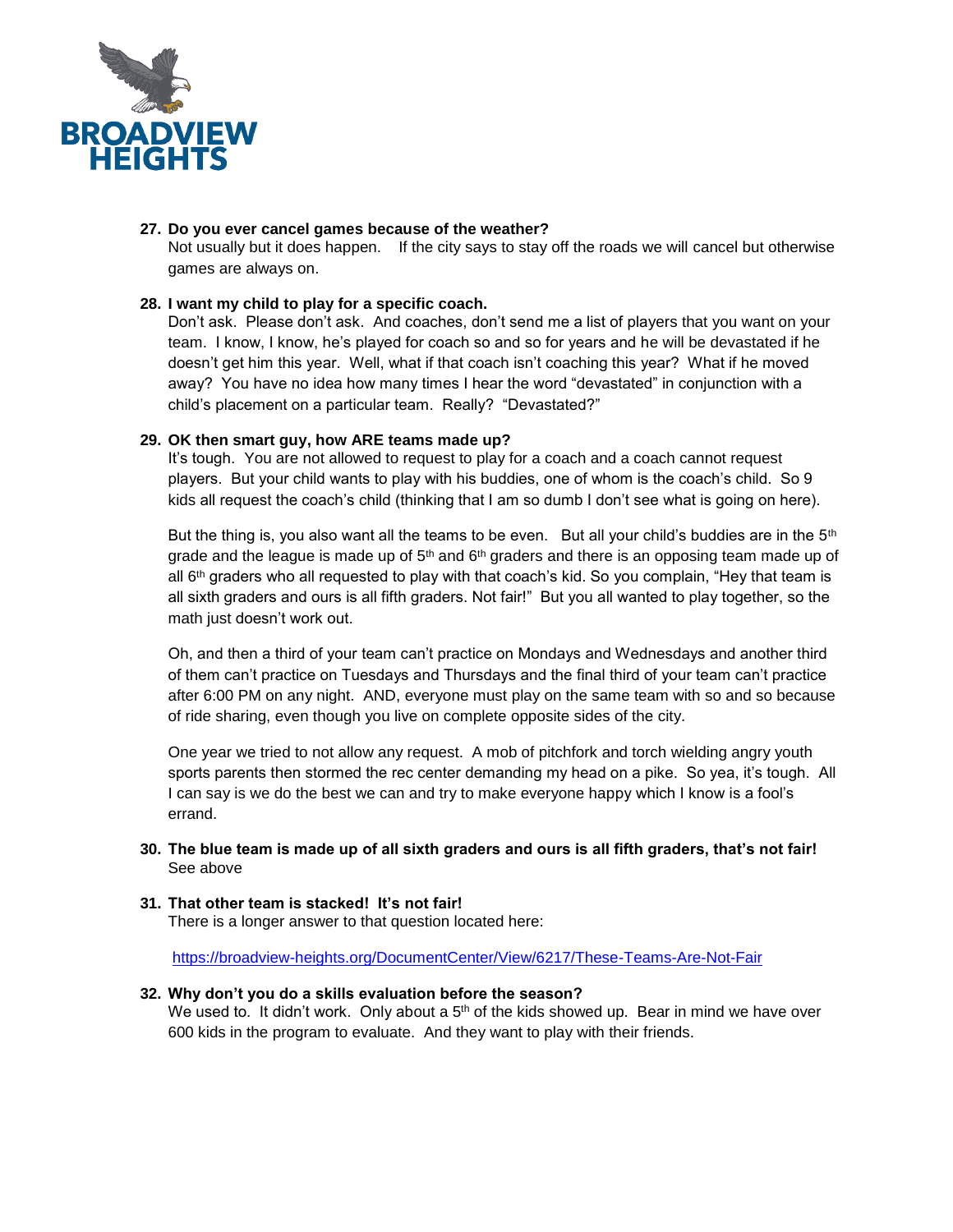

**33. Why don't you have coaches rate their players after the season?**

We used to. It didn't work. Not all the coaches would do it and the ones that did evaluated their best players low so they could get them back and their worst players high so they would be put on another team.

**34. Why don't you just (insert whatever good intentioned suggestion you have about how to do it better here)?**

We have committees of long time coaches in each sport that meet to discuss ways to improve all the processes. We came up with some pretty good ideas last year and everything for the most part seemed to work out fine. I know you're trying to help but if I have to have a discussion about every idea. I will never get around to actually putting teams together.

**35. My son or daughter wanted to play with friends and will be absolutely devastated if that doesn't happen.**

There is that word again, "devastated." We are usually able to put kids together who want to play together. But not always. If it is going to be a problem I will usually contact the parents ahead of time and try and address it.

**36. We specifically indicated that we wanted to play with this friend and that friend and I just heard from a coach and we are NOT on the team that we specifically requested to be on. Why bother to ask if you are not going to honor our request. I am so angry right now and I want a full refund plus an additional 20% as punitive damages.** 

People always use the word "specifically" when they are really mad. Like was stated above, we try to put kids together and make all the world a happy place. But it is not always possible. Often people don't "specifically" make a request and then later decide they want to play on a certain team. Something that we should have psychically known somehow beforehand. If we know what you wanted and can make it happen, we will. If we can't, sorry, but we just can't for whatever reason. But we will never offer a refund because a player didn't get on a team they wanted.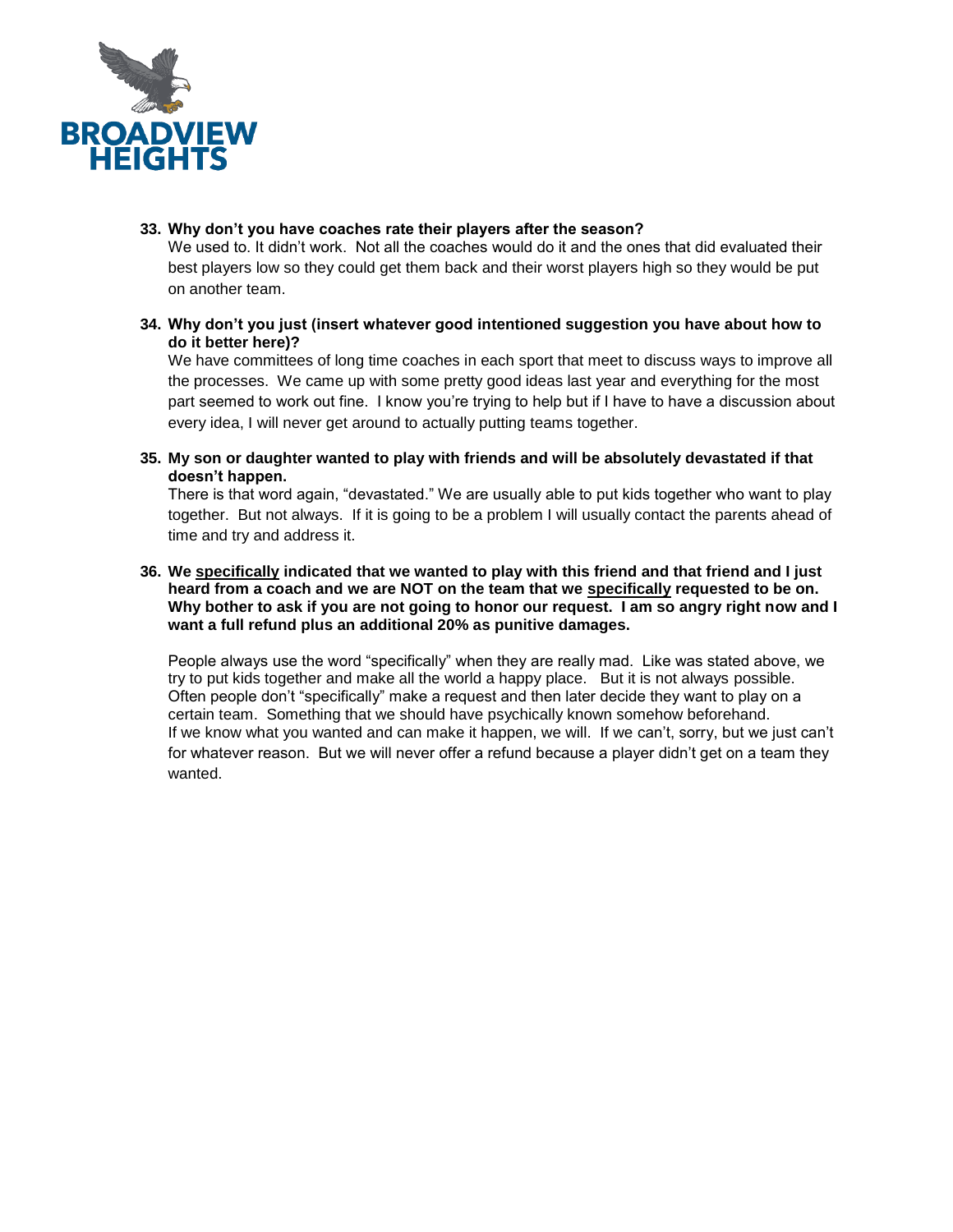

# **Things Basketball Coaches (or Potential Coaches) Might Ask**

## **37. I volunteered to coach, why did I do that?**

Because you are a wonderful parent and you and your child will cherish this time for the rest of your lives. And you get a free coaches shirt!

## **38. What is involved in coaching?**

Typically there is one practice per week lasting about an hour. Before the season begins sometimes we have extra practice time available on weekends. Then one game a week once the season starts.

It helps if you know a little something about basketball but it is not absolutely necessary. 1<sup>st</sup> and  $2^{nd}$  graders are pretty easy to coach, just focus on the basics. Same goes for 3<sup>rd</sup> and 4<sup>th</sup> graders for the most part.

Through our partnership with the Cleveland Cavaliers we have a lot of coaching resources and we also try to provide you with as much info as possible.

Don't hesitate to coach because you don't know a lot about basketball. We'll help you.

## **39. I travel for work, can I get a practice time that fits my schedule?**

Probably. You pick your own practice times and coaches who have time and day constraints usually get priority for specific days.

**40. My Neighbor, Friend, Brother, Conjoined Twin and I want to coach together. Can we do that?**

**Sure** 

## **41. Do we get game balls?**

No. All the balls will be provided at the rec center for games and practices.

## **42. Do we get cones?**

No

#### **43. Do you have pinnies we can use for practices?**

I used to. But I gave them to coaches to use at practices. Now I don't have them anymore. So no. Fun Fact though: Pinnie is actually short for Pinafore which is a sleeveless apron like garment.

## **44. What size balls do we use**

1<sup>st</sup> and 2<sup>nd</sup> graders use 27.5 balls

3<sup>rd</sup> through 8<sup>th</sup> graders use 28.5 balls

9<sup>th</sup> through 12<sup>th</sup> graders use regulation balls